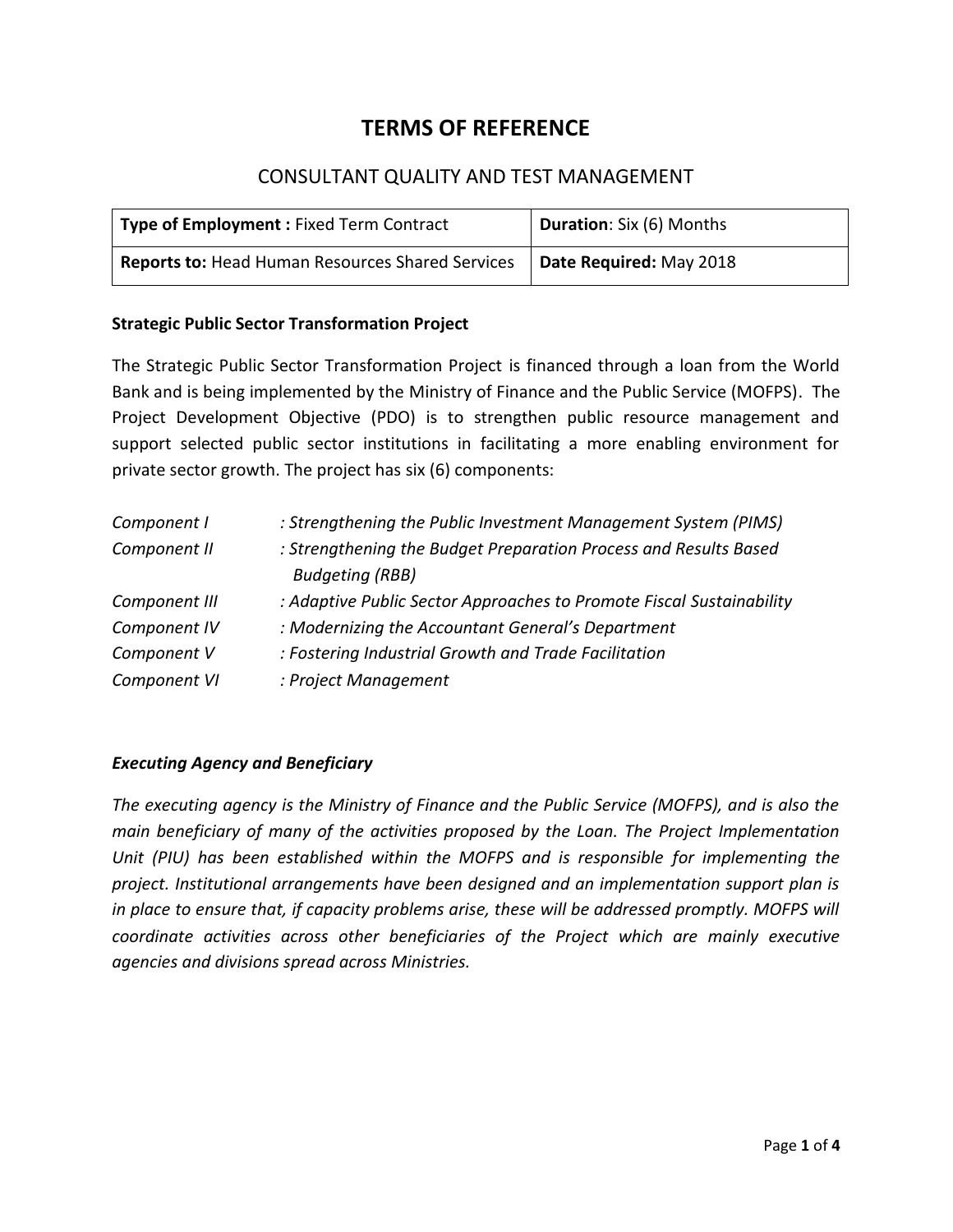### **Public Sector Transformation Implementation Unit (PSTIU) at the Office of the Prime Minister**

The Government is committed to enhancing the efficiency, quality and cost effectiveness of public services. An action plan for public sector transformation has been approved to include: merging, divesting, and outsourcing government functions which are better performed by the private sector; the introduction of shared services for communications, human resource management and asset management, and centralized legal services; strengthen the financial reporting requirements on those entities that remain; and ensure, where required, that well structured transition plans are in place. In order to achieve these objectives a Public Sector Transformation Implementation Unit (PSTIU) has been established at the Office of the Prime Minister. Among the initiatives currently being undertaken by the PSTIU is the implementation of the Human Resources Shared Services Centre (HRSSC).

#### **Implementation of the Human Resources Shared Services Centre (HRSSC)**

The implementation of shared services arrangements for human resource management in the Public Sector is in the context of HR Transformation. HR transformation seeks to build on the strengths that exist and transform areas required to build capacities and capabilities in the Public Sector. The HR vision is for a

*"Public Sector HR function that promotes fairness, equity and development to enable sustainable growth through excellence in people."*

In order to achieve this vision, the HR Operating Model that is currently being looked at has been adapted from the David Ulrich Human Resources (HR) Model. It is within this context that shared services arrangements for human resource management are intended to be implemented in the form of the HR Shared Services Centre (HRSSC). The Ulrich Model has three main pillars, the Centres of Expertise, the HR Business Partners and the HRSSC.

The HRSSC is responsible for providing transactional, administrative and operational services powered by an enterprise based Human Resources Management Information System (MyHR+). Ministries, Departments and Agencies are to be assimilated into the HR Shared Services arrangements on a scheduled phased basis guided by the implementation schedule of the MyHR+ and supported by other methods of access including Case Management and Knowledgebase system and Telephony. At this time, the PSTIU is actively seeking to progress to the Build and Test phase of project implementation and is therefore seeking the services of a Consultant to conduct Quality and Test Management of its operational systems and processes prior to "go live".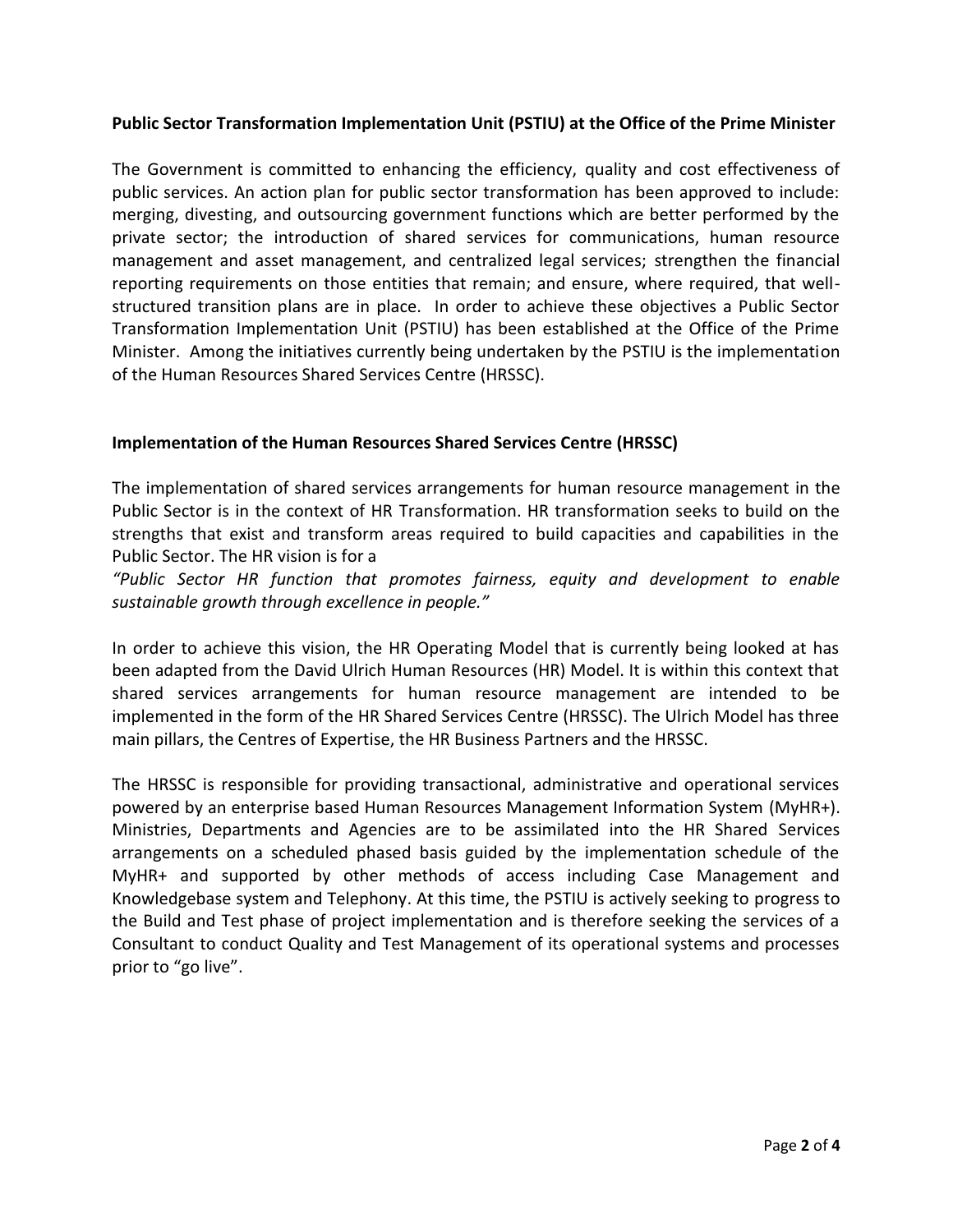## **Summary/Objective**

The Consultant Quality and Test Management is required to conduct quality assurance and testing of all systems and processes "end to end" for the HR Shared Services Centre (HRSSC) during the build and test phase of implementation. Green light required from this phase to initiate "go-live".

#### **Scope of Work**

- 1. Consult with the PSTIU Head HR Shared Services and other PSTIU team members, Communications and Change Management Leads, the MyHR+ Project Implementation Team, the Strategic Human Resources Management Division (SHRMD) of the Ministry of Finance and the Public Service, the Office of the Services Commissions (OSC), HR Leads and relevant Heads in selected (MDAs)/Client entities, EY Consultants and HRSSC Technical Committee on the quality assurance and testing methods.
- 2. Conduct research to facilitate general understanding of the Ulrich HR Operating Model.
- 3. Develop full understanding of the HRSSC Operating Model, the technology that supports the HRSSC (MyHR+, Case Management and Knowledgebase and Call Management systems) its policies, procedures and regulations.
- 4. Design quality assurance and testing methodology.
- 5. Conduct quality assurance and tests on "end to end" processes and systems engaging the appropriate stakeholders.
- 6. Identify issues and bottlenecks and recommend or escalate for solutions
- 7. Remedy and retest until desired level of acceptability is achieved.
- 8. Facilitate UATs a required.
- 9. Provide green light for "go live".
- 10. Prepare end of contract handover report.

#### **Nature of the Assignment**

- The Consultant will work from their establishment and be required to utilise their own time, equipment and facilities in the quality assurance and testing processes.
- The Consultant will however be required to attend meetings, workshops and consultation sessions at the Ministry of Finance and the Public Service or other designated locations upon request.
- The Consultant will be required to complete the assignment within a period of six (6) months.
- The nature of the contracting arrangement will be lump-sum payments based on scheduled delivery
- The type of engagement is for an individual consultant
- The project is financed by the World Bank and the consultancy payments will be made through the Ministry of Finance and the Public Service.